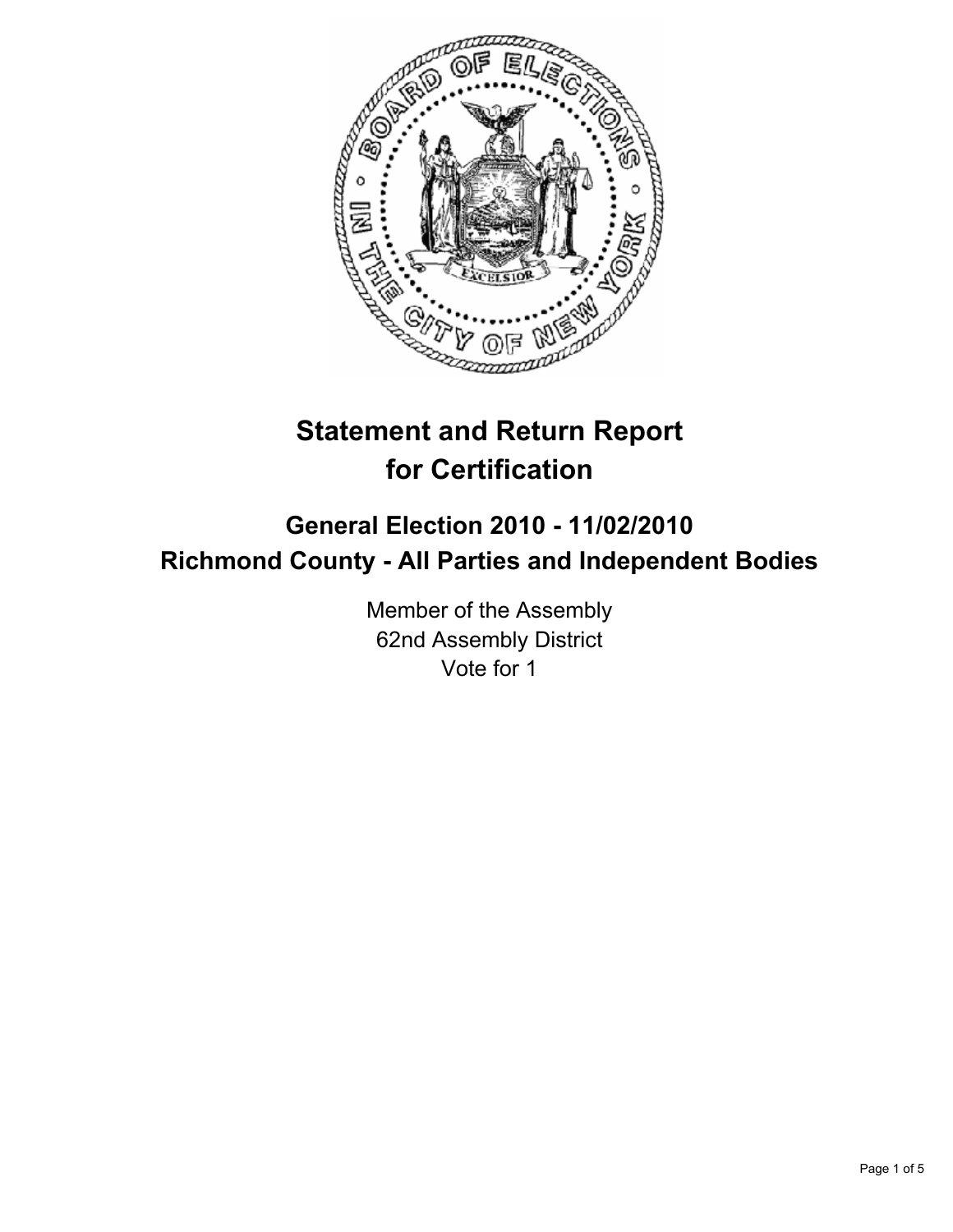

#### **Assembly District 62**

| <b>PUBLIC COUNTER</b>            | 29,387 |
|----------------------------------|--------|
| <b>EMERGENCY</b>                 | 1      |
| ABSENTEE/MILITARY                | 843    |
| <b>AFFIDAVIT</b>                 | 222    |
| <b>Total Ballots</b>             | 30,488 |
| ALBERT J ALBANESE (DEMOCRATIC)   | 6,179  |
| LOU TOBACCO (REPUBLICAN)         | 19,020 |
| LOU TOBACCO (INDEPENDENCE)       | 1,134  |
| LOU TOBACCO (CONSERVATIVE)       | 2,702  |
| ALAN ALDA (WRITE-IN)             | 1      |
| ALEX ZABLOCKI (WRITE-IN)         | 1      |
| ANTHONY CRISPINO (WRITE-IN)      | 1      |
| ANTHONY LIBRERA (WRITE-IN)       | 1      |
| ANYONE ELSE (WRITE-IN)           | 1      |
| BRENDON LANTRY (WRITE-IN)        | 1      |
| D JANELE HYER-SPENCER (WRITE-IN) | 5      |
| DANNY PANZELLA (WRITE-IN)        | 2      |
| DIANE J SAVINO (WRITE-IN)        | 1      |
| DONALD DUCK (WRITE-IN)           | 1      |
| FATIMA BURRELL (WRITE-IN)        | 1      |
| FRANK SANTARPIA (WRITE-IN)       | 1      |
| <b>GARY BURKHAROT (WRITE-IN)</b> | 1      |
| GERARD ADIMENDO (WRITE-IN)       | 1      |
| JASON BOURNE (WRITE-IN)          | 1      |
| JOE BORELLI (WRITE-IN)           | 1      |
| JOHN CRIFASI (WRITE-IN)          | 1      |
| JOHN R BRISTLER (WRITE-IN)       | 1      |
| JULIENNNE VERDI (WRITE-IN)       | 1      |
| KATHLEEN GORMAN (WRITE-IN)       | 1      |
| KEVIN FITZGERALD (WRITE-IN)      | 1      |
| LEGALIZE MARIJUANA (WRITE-IN)    | 1      |
| MARC LAW (WRITE-IN)              | 2      |
| MARIETTA A CANNING (WRITE-IN)    | 3      |
| MARY JANE CARR (WRITE-IN)        | 1      |
| MICHELLE MILITAKOLITZ (WRITE-IN) | 1      |
| MICKEY MOUSE (WRITE-IN)          | 1      |
| NO NAME (WRITE-IN)               | 2      |
| NO ONE (WRITE-IN)                | 1      |
| RICK KOTULA (WRITE-IN)           | 1      |
| STEVEN SERRANO (WRITE-IN)        | 1      |
| TEDDY HERNANDEZ (WRITE-IN)       | 1      |
| TERESA A. ZERILLI (WRITE-IN)     | 1      |
| TODD TABOUS (WRITE-IN)           | 1      |
| TOM LUCA (WRITE-IN)              | 1      |
| TURD SANDWICH (WRITE-IN)         | 1      |
| VITO FOSSELLA (WRITE-IN)         | 1      |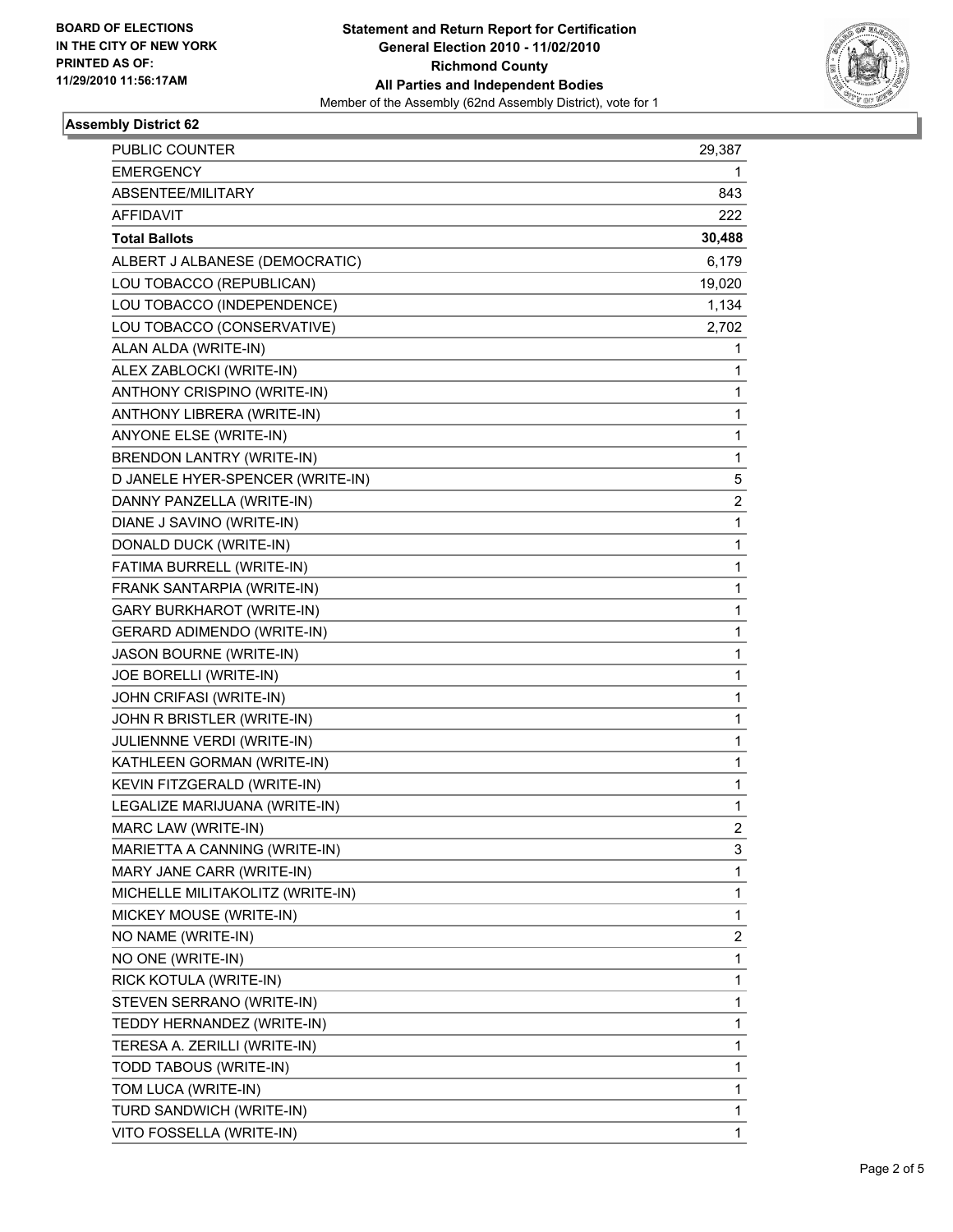

#### **Assembly District 62**

| WILLIAM PEDERSON (WRITE-IN)   |        |
|-------------------------------|--------|
| ZEITGEIST MOVEMENT (WRITE-IN) |        |
| <b>Total Votes</b>            | 29.083 |
| Unrecorded                    | 1.405  |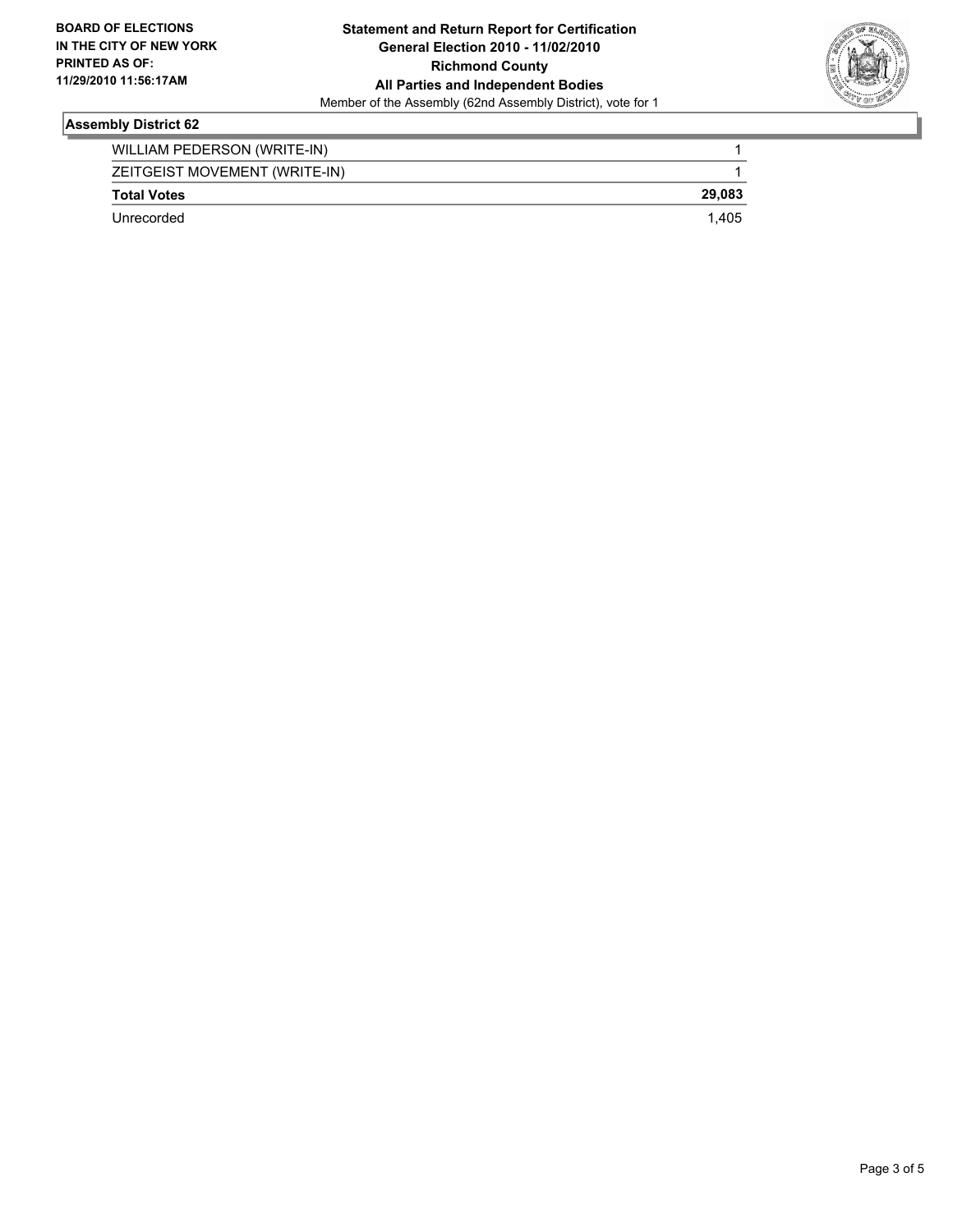

#### **Total for Member of the Assembly (62nd Assembly District) - Richmond County**

| PUBLIC COUNTER                   | 29,387         |
|----------------------------------|----------------|
| <b>EMERGENCY</b>                 | 1              |
| ABSENTEE/MILITARY                | 843            |
| <b>AFFIDAVIT</b>                 | 222.           |
| <b>Total Ballots</b>             | 30,488         |
| ALBERT J ALBANESE (DEMOCRATIC)   | 6,179          |
| LOU TOBACCO (REPUBLICAN)         | 19,020         |
| LOU TOBACCO (INDEPENDENCE)       | 1,134          |
| LOU TOBACCO (CONSERVATIVE)       | 2,702          |
| ALAN ALDA (WRITE-IN)             | 1              |
| ALEX ZABLOCKI (WRITE-IN)         | 1              |
| ANTHONY CRISPINO (WRITE-IN)      | 1              |
| ANTHONY LIBRERA (WRITE-IN)       | 1              |
| ANYONE ELSE (WRITE-IN)           | 1              |
| <b>BRENDON LANTRY (WRITE-IN)</b> | 1              |
| D JANELE HYER-SPENCER (WRITE-IN) | 5              |
| DANNY PANZELLA (WRITE-IN)        | 2              |
| DIANE J SAVINO (WRITE-IN)        | 1              |
| DONALD DUCK (WRITE-IN)           | 1              |
| FATIMA BURRELL (WRITE-IN)        | 1              |
| FRANK SANTARPIA (WRITE-IN)       | 1              |
| GARY BURKHAROT (WRITE-IN)        | 1              |
| GERARD ADIMENDO (WRITE-IN)       | 1              |
| JASON BOURNE (WRITE-IN)          | 1              |
| JOE BORELLI (WRITE-IN)           | 1              |
| JOHN CRIFASI (WRITE-IN)          | 1              |
| JOHN R BRISTLER (WRITE-IN)       | 1              |
| JULIENNNE VERDI (WRITE-IN)       | 1              |
| KATHLEEN GORMAN (WRITE-IN)       | 1              |
| KEVIN FITZGERALD (WRITE-IN)      | 1              |
| LEGALIZE MARIJUANA (WRITE-IN)    | 1              |
| MARC LAW (WRITE-IN)              | $\overline{2}$ |
| MARIETTA A CANNING (WRITE-IN)    | 3              |
| MARY JANE CARR (WRITE-IN)        | 1              |
| MICHELLE MILITAKOLITZ (WRITE-IN) | 1              |
| MICKEY MOUSE (WRITE-IN)          | 1              |
| NO NAME (WRITE-IN)               | 2              |
| NO ONE (WRITE-IN)                | 1              |
| RICK KOTULA (WRITE-IN)           | 1              |
| STEVEN SERRANO (WRITE-IN)        | 1              |
| TEDDY HERNANDEZ (WRITE-IN)       | 1              |
| TERESA A. ZERILLI (WRITE-IN)     | 1              |
| TODD TABOUS (WRITE-IN)           | 1              |
| TOM LUCA (WRITE-IN)              | 1              |
| TURD SANDWICH (WRITE-IN)         | 1              |
| VITO FOSSELLA (WRITE-IN)         | 1              |